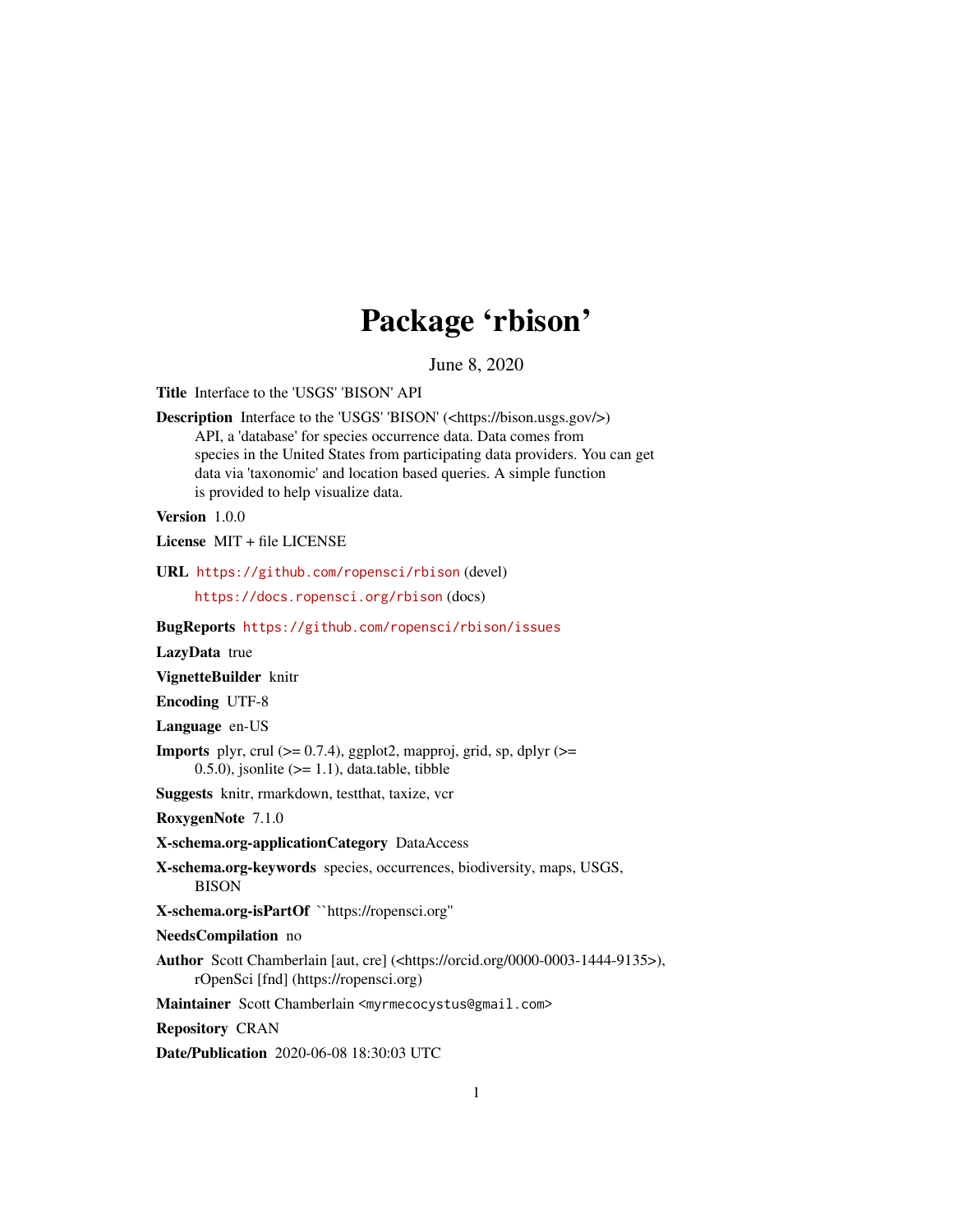# <span id="page-1-0"></span>R topics documented:

| Index |  |  |  |  |  |  |  |  |  |  |  |  |  |  |  |  |  |  | 18 |
|-------|--|--|--|--|--|--|--|--|--|--|--|--|--|--|--|--|--|--|----|

rbison-package *rbison is an interface to the USGS Bison API.*

### Description

To get started, see the vignette vignette(package="rbison")

#### Details

See <https://bison.usgs.gov/doc/api.jsp> for API docs for the BISON API.

To cite rbison, do citation(package='rbison')

Use the following format to cite data retrieved from BISON:

Biodiversity occurrence data published by: (Accessed through Biodiversity Information Serving our Nation (BISON), bison.usgs.gov, YYYY-MM-DD).

#### For example:

Biodiversity occurrence data published by: Field Museum of Natural History, Museum of Vertebrate Zoology, University of Washington Burke Museum, and University of Turku (Accessed through Biodiversity Information Serving our Nation (BISON), bison.usgs.gov, 2013-04-22).

Base URL for the BISON API: <https://bison.usgs.gov>

#### Author(s)

Scott Chamberlain <myrmecocystus@gmail.com>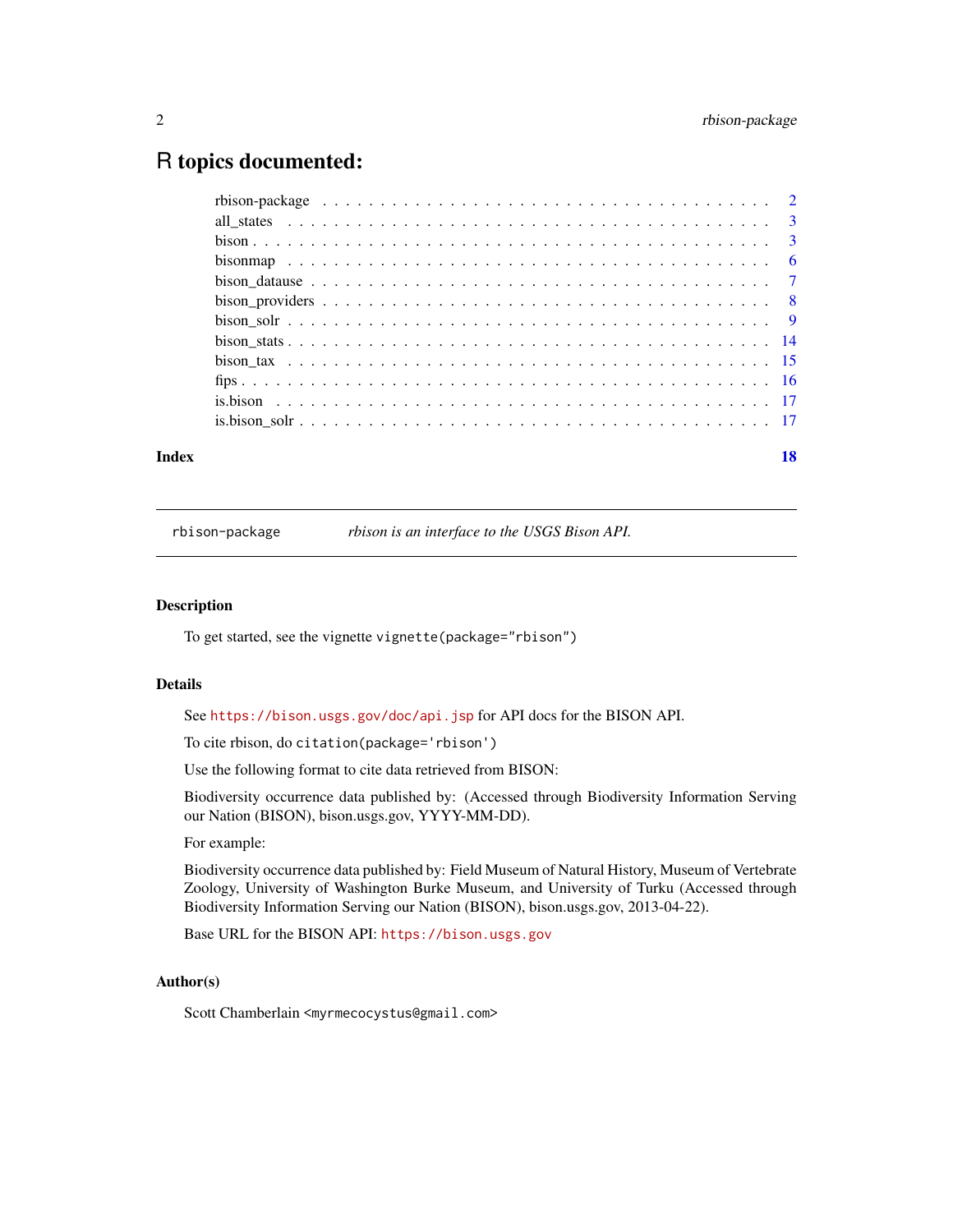<span id="page-2-0"></span>

# Description

Data for a states map

<span id="page-2-1"></span>bison *Search for and collect data from the USGS Bison API.*

# Description

Search for and collect data from the USGS Bison API.

# Usage

```
bison(
  species = NULL,
  type = "scientific_name",
  tsn = NULL,start = 0,
  count = 25,
  countyFips = NULL,
  county = NULL,
  state = NULL,
  aoi = NULL,
 aoibbox = NULL,
 params = NULL,
  ...
)
```
# Arguments

| species    | (character) A species name.                                                                                                                                                                         |
|------------|-----------------------------------------------------------------------------------------------------------------------------------------------------------------------------------------------------|
| type       | (character) Type, one of scientific_name or common_name.                                                                                                                                            |
| tsn        | (numeric) Specifies the TSN to query by. If you supply a tsn it doesn't make<br>sense to supply a species name as well. Example:162003.                                                             |
| start      | (numeric) Record to start at. Default: 0. See "Pagination" in Details.                                                                                                                              |
| count      | (numeric) Number of records to return. Default: 25. See "Pagination" in Details.                                                                                                                    |
| countyFips | (character) Specifies the county fips code to geographically constrain the search<br>to one county. Character must be supplied as a number starting with zero may<br>lose the zero. Eg: $"49015"$ . |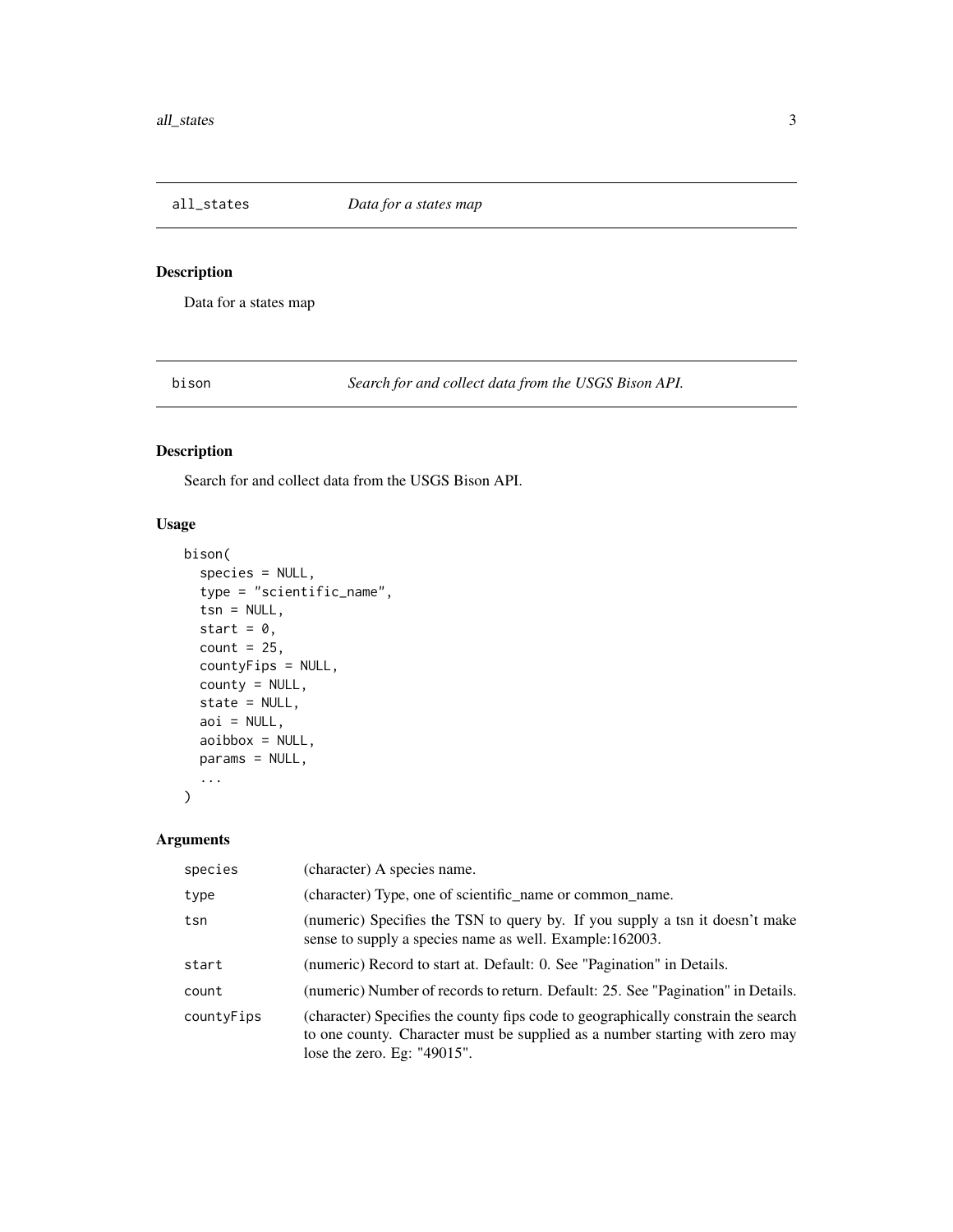<span id="page-3-0"></span>

| county   | (character) County name. As codes are a pain in the ass, you can put in the<br>county name here instead of specifying a county Fips entry, and bison will at-<br>tempt to look up the county Fips code. (character)                                                                                                                                                                                                                                                                                                                           |
|----------|-----------------------------------------------------------------------------------------------------------------------------------------------------------------------------------------------------------------------------------------------------------------------------------------------------------------------------------------------------------------------------------------------------------------------------------------------------------------------------------------------------------------------------------------------|
| state    | (character) Specifies the state name to geographically constrain the search. Ex-<br>ample: Tennessee.                                                                                                                                                                                                                                                                                                                                                                                                                                         |
| aoi      | (character) Specifies a WKT (Well-Known Text) polygon to geographically con-<br>strain the search.Eg.: c(-111.06 38.84, -110.80 39.377, -110.20 39.17, -110.20<br>38.90, -110.63 38.67, -111.06 38.84), which calls up the occurrences within<br>the specified area. Check out the Wikipedia page here http://en.wikipedia.<br>org/wiki/Well-known_text for an in depth look at the options, terminology,<br>etc.                                                                                                                             |
| aoibbox  | (character) Specifies a four-sided bounding box to geographically constrain the<br>search (using format: minx, miny, maxx, maxy). The coordinates are Spherical<br>Mercator with a datum of WGS84. Example: -111.31,38.81,-110.57,39.21                                                                                                                                                                                                                                                                                                       |
| params   | (character) String of parameters, one of providerID, resourceID, basisOfRecord,<br>catalogNumber, year, computedStateFips, hierarchy_homonym_string, TSNs,<br>recordedBy, occurrenceID, collectorNumber, provider, ownerInstitutionCollec-<br>tionCode, eventDate, providedScientificName, scientificName, ITISscientific-<br>Name, providedCommonName, ITIScommonName, kingdom, ITIStsn, centroid,<br>higherGeographyID, computedCountyFips, providedCounty, calculatedCounty,<br>stateProvince, calculatedState, countryCode. See examples. |
| $\cdots$ | Further args passed on to crul:: HttpClient(). See examples.                                                                                                                                                                                                                                                                                                                                                                                                                                                                                  |

## Pagination

bison() paginates internally for you on the count parameter, so that for example, if you request 2000 records, then we'll do two requests to get all those records. If you request for example 50 records, then we just do one request.

# References

<https://bison.usgs.gov/#opensearch>

# See Also

[bison\\_solr\(\)](#page-8-1) [bison\\_tax\(\)](#page-14-1)

# Examples

```
## Not run:
bison(species="Bison bison", count=50)
```

```
# lots of results
res <- bison(species="Bison bison", count=2000)
res$summary
NROW(res$points)
```

```
out <- bison(species="Helianthus annuus", count=300)
out$summary # see summary
```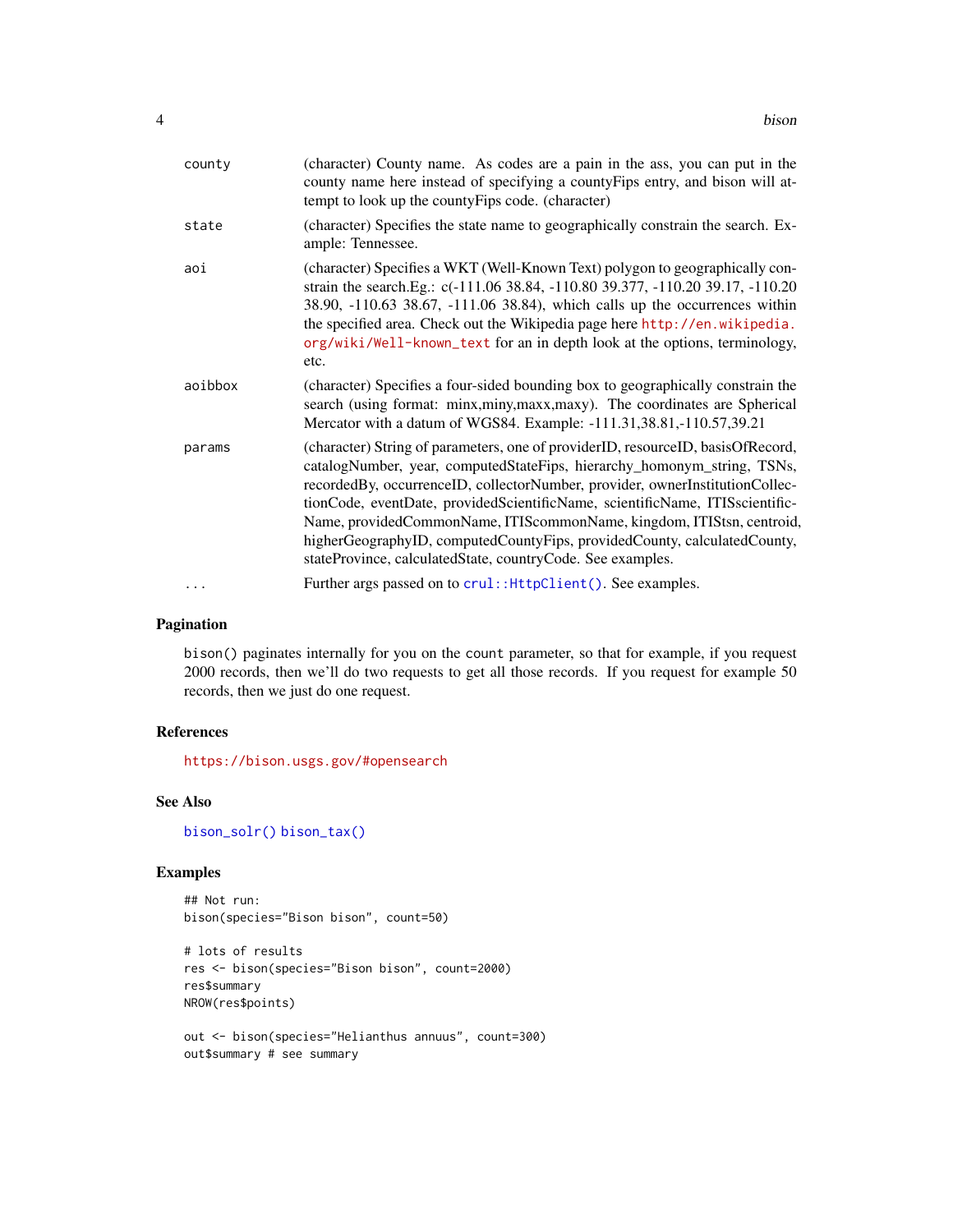```
out$counties # see county data
out$states # see state data
bisonmap(out, tomap = "points")
bisonmap(out, tomap = "county")
bisonmap(out, tomap = "state")
# Search for a common name
bison(species="Tufted Titmouse", type="common_name")
# Constrain search to a certain county, 49015 is Emery County in Utah
bison(species="Helianthus annuus", countyFips = "49015")
# Constrain search to a certain county, specifying county name instead of
# code
bison(species="Helianthus annuus", county = "Los Angeles")
# bison(species="Helianthus annuus", county = "Los")
# Constrain search to a certain aoi, which turns out to be Emery County,
# Utah as well
bison(species="Helianthus annuus",
 aoi = "POLYGON((-111.06360117772908 38.84001566645886,
                 -110.80542246679359 39.37707771107983,
                 -110.20117441992392 39.17722368276862,
                 -110.20666758398464 38.90844075244811,
                 -110.63513438085685 38.67724220095734,
                 -111.06360117772908 38.84001566645886))")
# Constrain search to a certain aoibbox, which, you guessed it, is also
# Emery Co., Utah
bison(species="Helianthus annuus", aoibbox = '-111.31,38.81,-110.57,39.21')
# Taxonomic serial number
bison(tsn = 162003)
## If you don't have tsn's, search for a taxonomic serial number
library('taxize')
poa_tsn <- get_tsn('Poa annua')
bison(tsn = poa_tsn)# Curl debugging and some of these examples aren't
# that useful, but are given for demonstration purposes
## get curl verbose output to see what's going on with your request
bison(tsn = 162003, count=1, verbose = TRUE)
## set a timeout so that the call stops after time x, compare 1st to 2nd call
# bison(tsn=162003, count=1, timeout_ms = 1)
## set cookies
bison(tsn=162003, count=1, cookie = "a=1;b=2")
## user agent and verbose
bison(tsn=162003, count=1, useragent = "rbison",
  verbose = TRUE)
# Params - the params function accepts a number of search terms
## Find the provider with ID 318.
bison(params='providerID:("318")')
```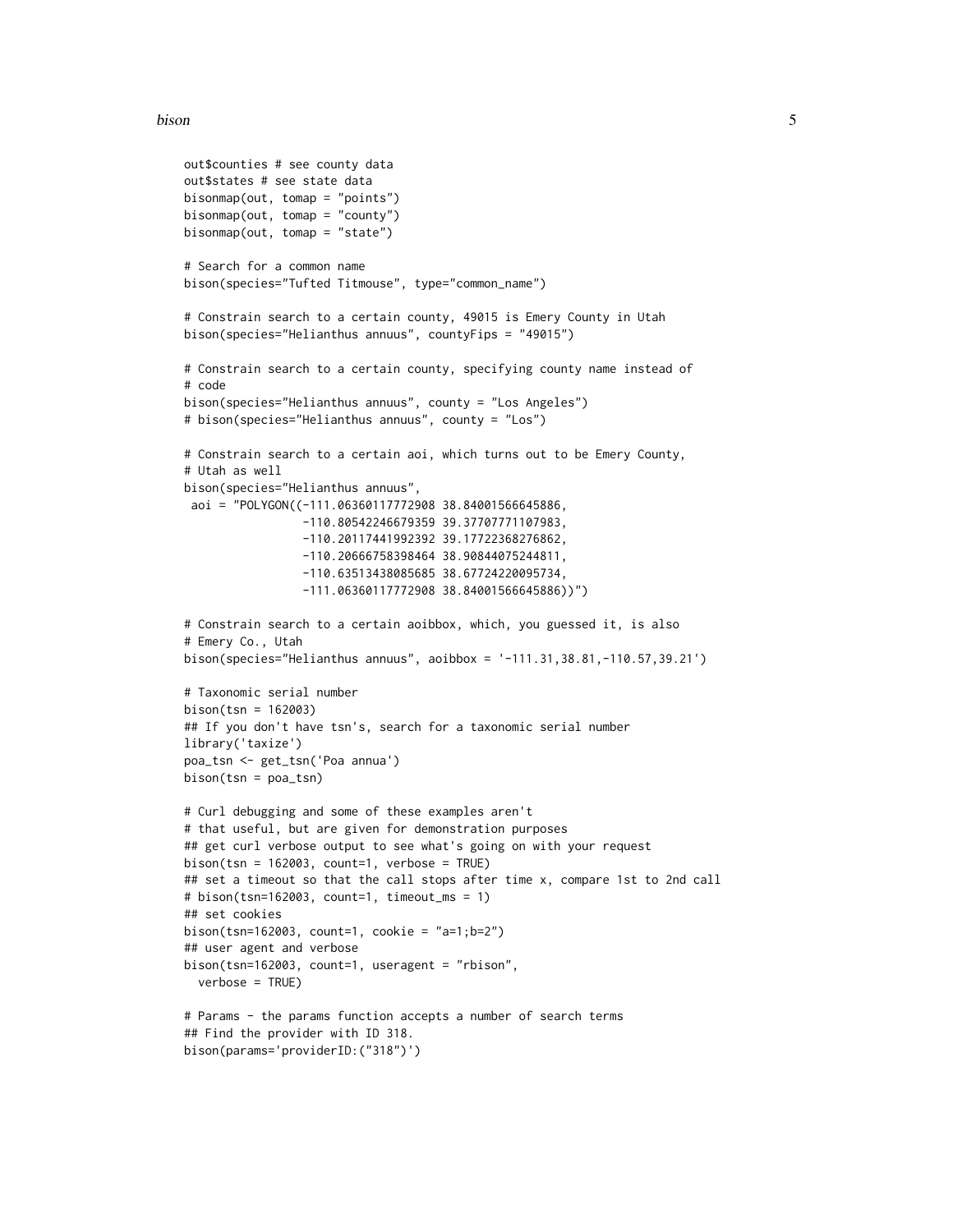#### <span id="page-5-0"></span>6 bisonmap

```
## Find all resources with id of '318,1902' OR '318,9151', with values
## separated by spaces.
bison(params='resourceID:("318,1902" "318,9151")')
## Criterion may be combined using the semicolon (';') character, which
## translates to a logical AND operator. Note that field names and values
## are case sensitive.
bison(params='providerID:("408" "432");resourceID:("14027")')
## Search by basisOfRecord, for specimen types in this case
bison(params='basisOfRecord:(specimen)')
## Search by computedStateFips, 01 for Alabama
bison(params='computedStateFips:01')
## Search by ITIStsn
bison(params='ITIStsn:162003')
## Search by countryCode
bison(params='countryCode:US')
## Search by ITIScommonName
bison(params='ITIScommonName:"Canada goose"')
## End(Not run)
```
bisonmap *Make map to visualize BISON data.*

# Description

Make map to visualize BISON data.

#### Usage

```
bisonmap(
  input = NULL,tomap = "points",
  geom = geom_point,
  jitter = NULL,
  customize = NULL
)
## S3 method for class 'bison'
bisonmap(
  input = NULL,tomap = "points",
  geom = geom_point,
  jitter = NULL,
  customize = NULL
)
## S3 method for class 'bison_solr'
bisonmap(
```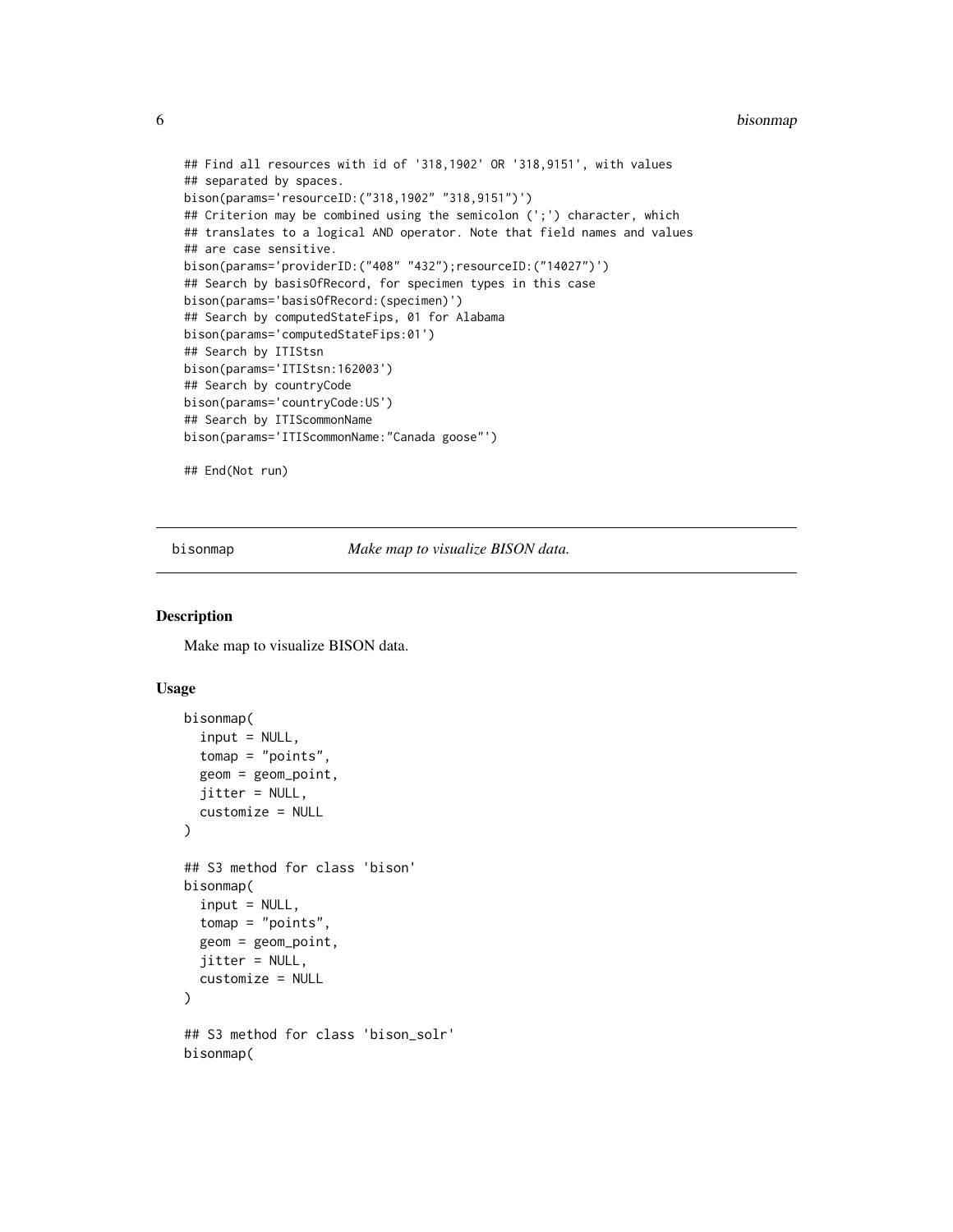# <span id="page-6-0"></span>bison\_datause 7

```
input = NULL,tomap = "points",
 geom = geom_point,
 jitter = NULL,
 customize = NULL
)
```
# Arguments

| input     | Input bison object.                                                                                                                                                                                                                                                      |
|-----------|--------------------------------------------------------------------------------------------------------------------------------------------------------------------------------------------------------------------------------------------------------------------------|
| tomap     | One of points (occurrences), county (counts by county), or state (counts by<br>state). For bison class objects, we stop with message if you pass in data from<br>bison() that doesn't include data by each state. For bison_solr class objects,<br>we only allow points. |
| geom      | geom_point or geom_jitter, not quoted.                                                                                                                                                                                                                                   |
| jitter    | jitter position, see ggplot2 help.                                                                                                                                                                                                                                       |
| customize | Pass in more to the plot.                                                                                                                                                                                                                                                |
|           |                                                                                                                                                                                                                                                                          |

# Value

Map (using ggplot2 package) of points on a map.

# Examples

```
## Not run:
# Using function bison
library("ggplot2")
out <- bison(species="Accipiter", type="scientific_name", count=300)
bisonmap(input=out)
bisonmap(input=out, geom=geom_jitter, jitter=position_jitter(width = 0.3,
  height = (0.3))
# Using function bison_solr
out <- bison_solr(scientificName='Ursus americanus', rows=200)
bisonmap(out)
## End(Not run)
```

| bison datause | Get BISON data use agreement details and examples for how to cite |
|---------------|-------------------------------------------------------------------|
|               | data.                                                             |

# Description

Get BISON data use agreement details and examples for how to cite data.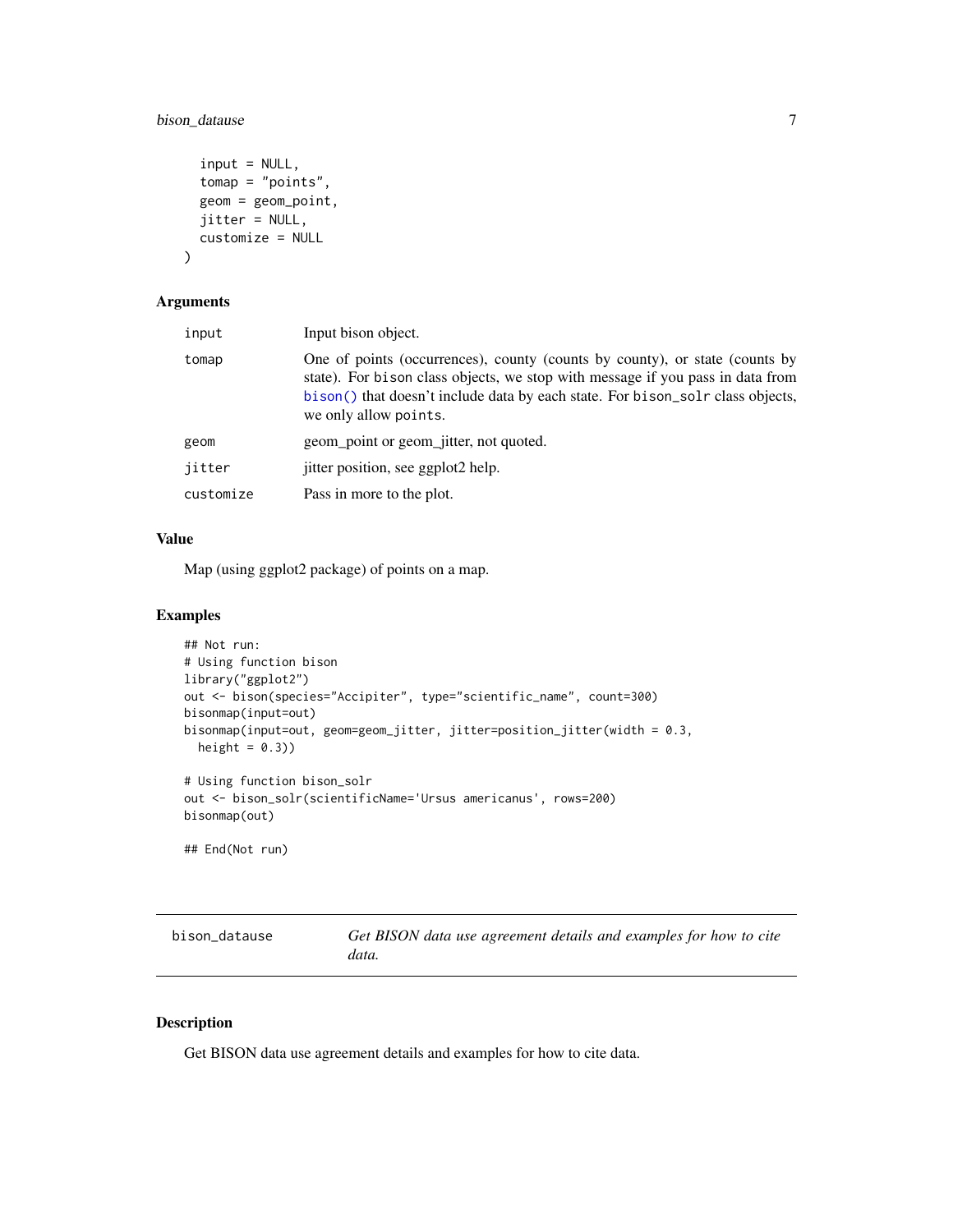### Usage

bison\_datause()

bison\_citation()

# References

https://bison.usgs.gov/doc/api.jsp#data

bison\_providers *Get information about BISON data providers.*

# Description

Get information about BISON data providers.

# Usage

bison\_providers(details = FALSE, provider\_no = NULL, ...)

# Arguments

| details                 | (logical) If TRUE, returns a list of data.frame's for each provider, including their<br>resource details. If FALSE (default), only coarse grained data returned. |
|-------------------------|------------------------------------------------------------------------------------------------------------------------------------------------------------------|
| provider_no             | (numeric) Provider number. If this parameter is provided, details is forced to be<br><b>FAI SF</b>                                                               |
| $\cdot$ $\cdot$ $\cdot$ | Further args passed on to crul:: HttpClient () See examples in bison ()                                                                                          |

#### Value

A data.frame or list of data.frame's

# Examples

```
## Not run:
head(bison_providers())
head(bison_providers(provider_no=131))
out <- bison_providers(details=TRUE)
out$National_Herbarium_of_New_South_Wales
```
## End(Not run)

<span id="page-7-0"></span>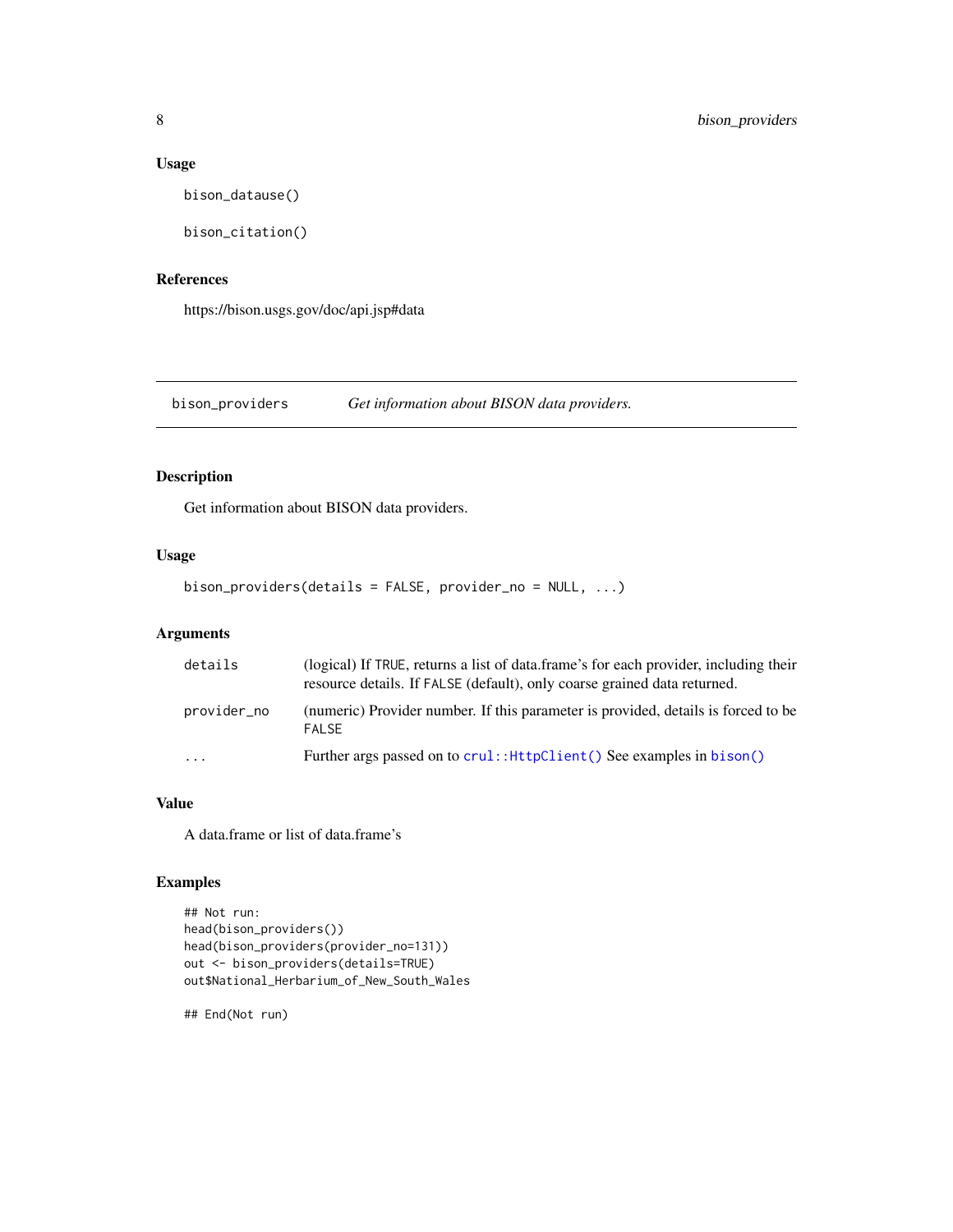<span id="page-8-1"></span><span id="page-8-0"></span>

### Description

This fxn is somewhat similar to [bison\(\)](#page-2-1), but interacts with the SOLR interface [https://bison.](https://bison.usgs.gov/#solr) [usgs.gov/#solr](https://bison.usgs.gov/#solr) instead of the OpenSearch interface <https://bison.usgs.gov/#opensearch>, which [bison\(\)](#page-2-1) uses.

#### Usage

```
bison_solr(
  decimalLatitude = NULL,
  decimalLongitude = NULL,
  year = NULL,
  providerID = NULL,
  resourceID = NULL,
  pointPath = NULL,
 basisOfRecord = NULL,
  eventDate = NULL,
  computedCountyFips = NULL,
  computedStateFips = NULL,
  scientificName = NULL,
  hierarchy_homonym_string = NULL,
  TSNs = NULL,
  recordedBy = NULL,
  occurrenceID = NULL,
  catalogNumber = NULL,
  ITIScommonName = NULL,
  kingdom = NULL,
  collectorNumber = NULL,
  provider = NULL,
  ownerInstitutionCollectionCode = NULL,
  providedScientificName = NULL,
  ITISscientificName = NULL,
  providedCommonName = NULL,
  ITIStsn = NULL,
  centroid = NULL,
  higherGeographyID = NULL,
  providedCounty = NULL,
  calculatedCounty = NULL,
  stateProvince = NULL,
  calculatedState = NULL,
  countryCode = NULL,
  callopts = list(),verbose = TRUE,
```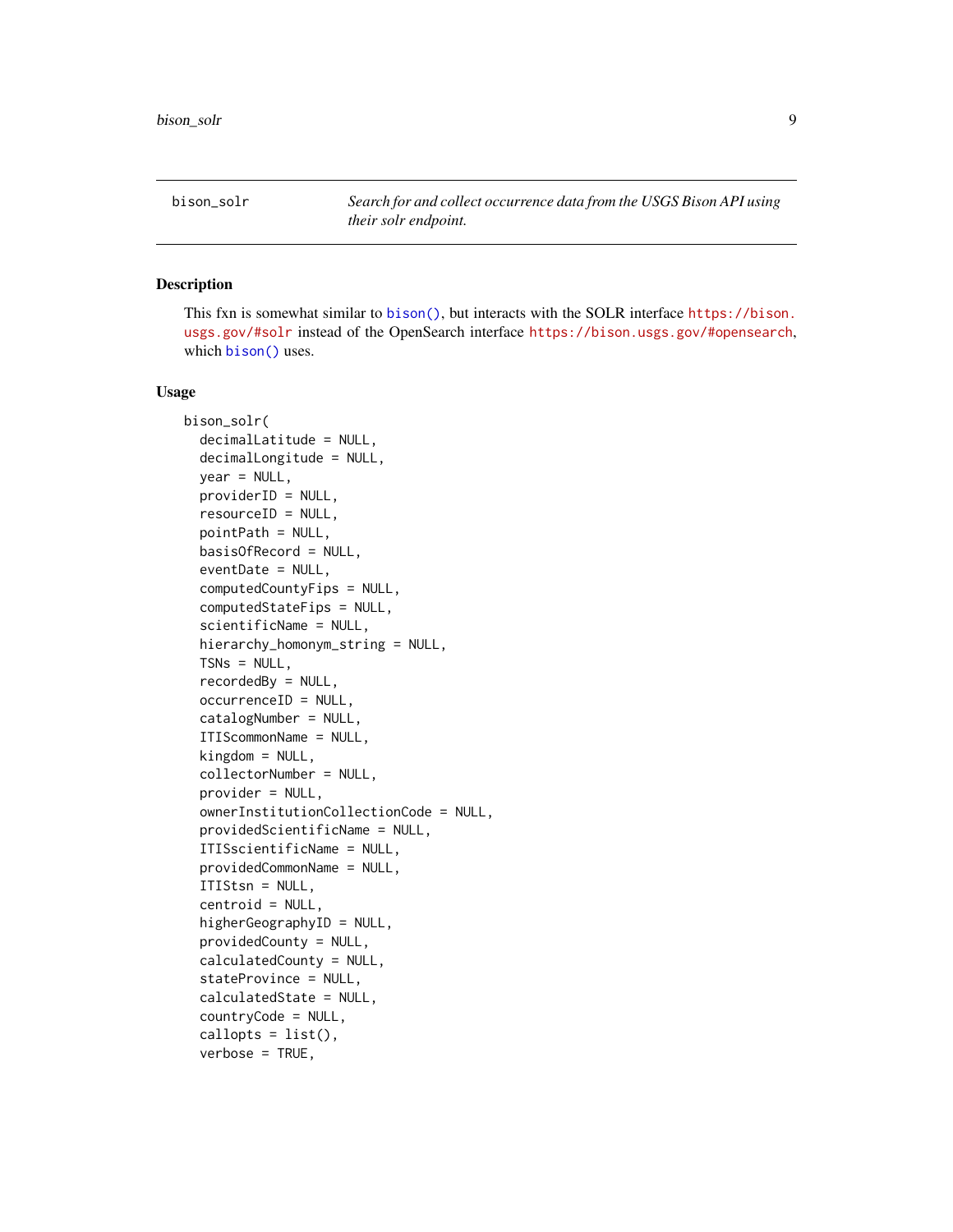<span id="page-9-0"></span>... )

#### Arguments

decimalLatitude

Geographic coordinate that specifies the north south position of a location on the Earth surface.

decimalLongitude

| Geographic coordinate that specifies the east-west position of a location on the |
|----------------------------------------------------------------------------------|
| Earth surface.                                                                   |

- year The year the collection was taken.
- providerID (character) Unique identifier assigned by GBIF.
- resourceID (character) A unique identifier that is a concatentation of the provider identifier and the resource id seperated by a comma.
- pointPath A dynamic field that contains the location in longitude and latitude followed by the basis of record and an optional Geo (Spatial) precision. Geo (Spatial) precision is an added descriptor when the record is a county centroid.
- basisOfRecord One of these enumerated values: Observation, Germplasm, Fossil, Specimen, Literature, Unknown, or Living.
- eventDate The date when the occurrence was recorded. Dates need to be of the form YYYY-MM-DD
- computedCountyFips

County FIPS code conforming to standard FIPS 6-4 but with leading zeros removed. See [fips](#page-15-1) dataset for codes

computedStateFips

The normalized state fips code. See [fips](#page-15-1) dataset for codes

scientificName The species scientific name that is searchable in a case insensitive way.

hierarchy\_homonym\_string

| hierarachy of the accepted or valid species name starting at kingdom. If the |  |
|------------------------------------------------------------------------------|--|
| name is a taxonomic homonym more than one string is provided seperated by    |  |
| $, \cdot$ ,                                                                  |  |
|                                                                              |  |

- TSNs Accepted or valid name is provided. If the name is a taxonmic homonym more than one TSN is provided.
- recordedBy Individual responsible for the scientific record.
- occurrenceID Non-persistent unique identifier.
- catalogNumber Unique key for every record (occurrence/row) within a dataset that is not manipulated nor changed (nor generated, if not provided) during the data ingest.
- ITIScommonName Common name(s) from ITIS, e.g. "Canada goose"
- kingdom Kingdom name, from GBIF raw occurrence or BISON provider.
- collectorNumber An identifier given to the occurrence at the time it was recorded, such as a spec
	- imen collector's number. / e.g., "SJM030022".
- provider Non-persistent unique identifier.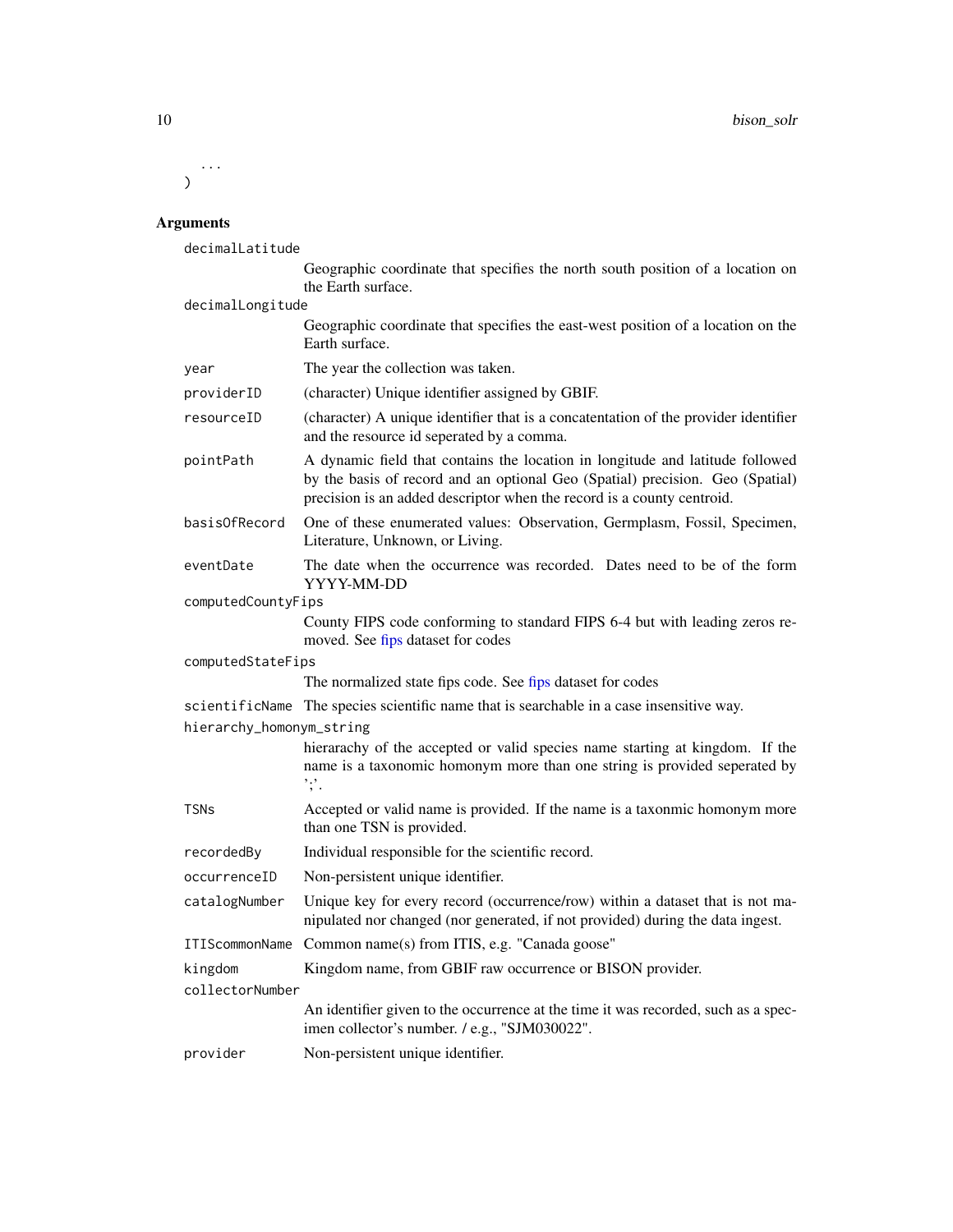<span id="page-10-0"></span>

|                        | ownerInstitutionCollectionCode                                                                                                                                                                                |
|------------------------|---------------------------------------------------------------------------------------------------------------------------------------------------------------------------------------------------------------|
|                        | Name for the dataset, format = OwnerInstitution-Collection. / e.g., "USGS<br>NAWQA BioData - Fish Occurrence Records"                                                                                         |
| providedScientificName |                                                                                                                                                                                                               |
|                        | Full scientific name as provided in the dataset, with authorship and date infor-<br>mation if known.                                                                                                          |
| ITISscientificName     |                                                                                                                                                                                                               |
|                        | Scientific name from join on ITIS table, calculated e.g, "Bison bison"                                                                                                                                        |
| providedCommonName     |                                                                                                                                                                                                               |
|                        | A list (concatenated and separated) of the available vernacular species names. /<br>e.g., "common shrew, Masked Shrew"                                                                                        |
| ITIStsn                | Phase II: ITIS TSN corresponding to clean_provided_scientific_name. May be<br>invalid, unaccepted. Calculated. e.g., "3250", "05713"                                                                          |
| centroid               | Text string indicating that provided lat/lon point represents a polygon centroid.<br>Text provides description of the centroid.                                                                               |
| higherGeographyID      |                                                                                                                                                                                                               |
|                        | 5-digit numeric text string geographic code for the state-county combination<br>provided by data provider. / e.g "13029"                                                                                      |
|                        | providedCounty Full county, parish, or organized borough name, as provided in the dataset. If<br>provided, Verbatum State is required. Is not changed during data ingest. / e.g.,<br>"Fairfax"                |
| calculatedCounty       |                                                                                                                                                                                                               |
|                        | Full county, parish, or organized borough name of the occurrence calculated. /<br>e.g., "Fairfax"                                                                                                             |
| stateProvince          | Full name of state or territory of the occurrence, as provided in the dataset.                                                                                                                                |
| calculatedState        |                                                                                                                                                                                                               |
|                        | U.S. State or territory name calculated. e.g., "Puerto Rico"                                                                                                                                                  |
| countryCode            | The geographic location of the specific occurrence, expressed through a con-<br>strained vocabulary of countries using 2-letter ISO country code.                                                             |
| callopts               | Further args passed on to crul:: HttpClient() for HTTP debugging/inspecting.<br>In bison, bison_providers, and bison_stats,  is used instead of callopts,<br>but is used here to pass additional Solr params. |
| verbose                | Print message with url (TRUE, default).                                                                                                                                                                       |
| .                      | Additional SOLR query arguments. See details.                                                                                                                                                                 |

# Details

Named parameters in this function are combined with AND and passed on to q SOLR parameter. Of course parameters can be more flexibly combined - let us know if you want that flexibility and we can think about that.

## Value

An object of class bison\_solr - which is a list with slots for number of records found (num\_found), records, highlight, or facets.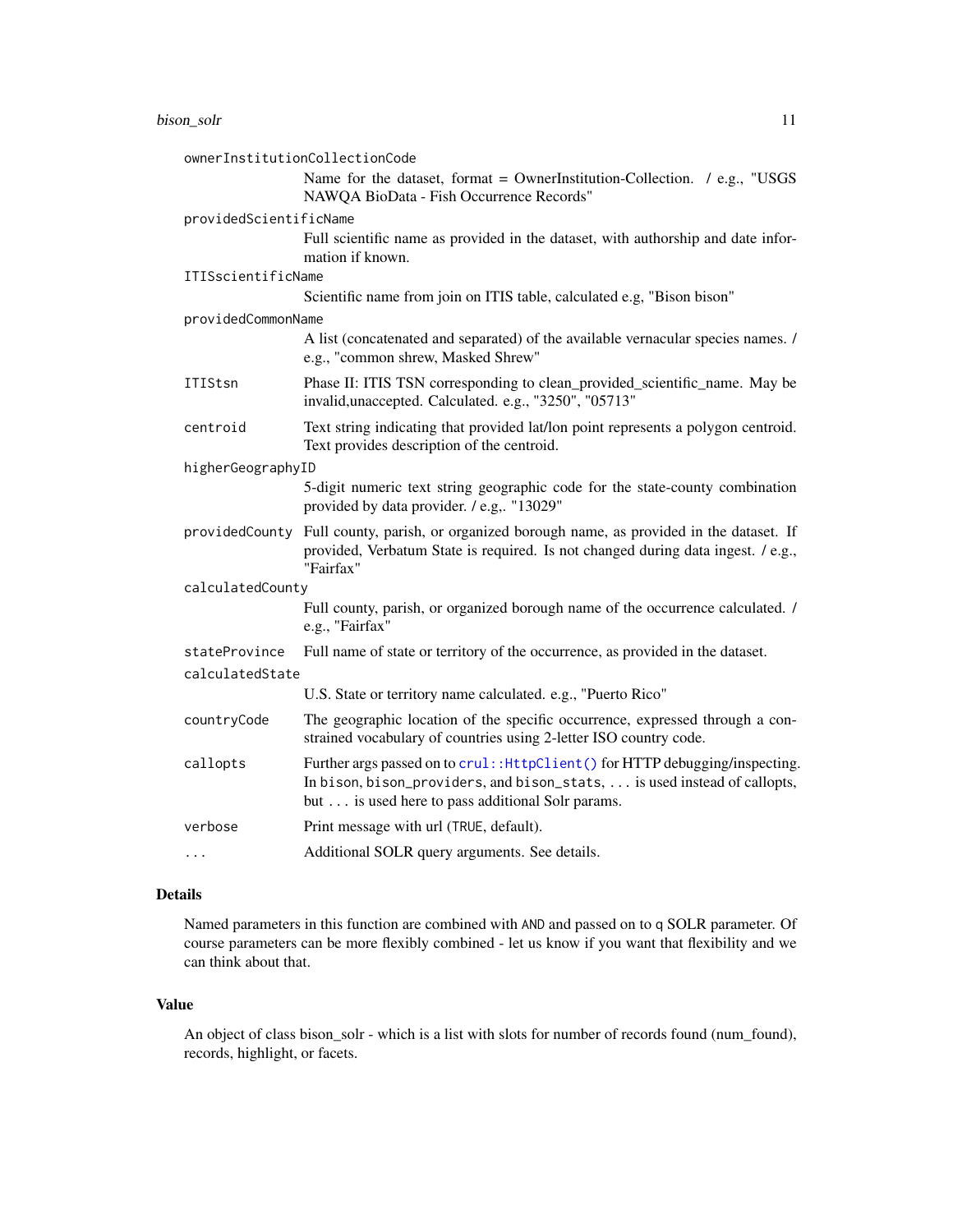#### <span id="page-11-0"></span>SOLR search parameters passed on via ...

- fl: Fields to return in the query
- rows: Number of records to return
- start: Record number to start at (an offset)
- sort: Field to sort by, see examples
- facet: Facet or not, logical
- facet.field: Fields to facet by

To do pagination, use rows and start together

You can also use highlighting in solr search, but I'm not sure I see a use case for it with BISON data, though you can do it with this function.

For a tutorial see here [http://lucene.apache.org/solr/3\\_6\\_2/doc-files/tutorial.html](http://lucene.apache.org/solr/3_6_2/doc-files/tutorial.html)

#### Range searches

If you pass a vector of length 2 to a parameter we construct a range query for you. For example,  $c(4,5)$  turns into [4 TO 5]. The [] syntax means the search is inclusive, meaning 4 to 5, including 4 and 5. Let us know if you think you need more flexible searching. That is, doing exclusive  $\{\{\}$  or mixed searches (\{] or [\}). Range searches can only be done with variables that are numeric/integer or dates or strings that can be coerced to dates. Dates need to be of the form YYYY-MM-DD

#### References

<https://bison.usgs.gov/#solr>

#### See Also

[bison\\_tax\(\)](#page-14-1), [bison\(\)](#page-2-1)

The USGS BISON Solr installation version as of 2014-10-14 was 4.4.

# Examples

```
## Not run:
x=bison_solr(scientificName='Ursus americanus')
bison_solr(scientificName='Ursus americanus', computedStateFips='02',
fl="scientificName")
x <- bison_solr(scientificName='Ursus americanus', computedStateFips='02', rows=50)
x$points$computedStateFips
head(x$points)
bison_solr(ITISscientificName='Ursus americanus', rows=50)
bison_solr(providerID = 220)
# pagination
bison_solr(scientificName = 'Ursus americanus', rows = 10)
```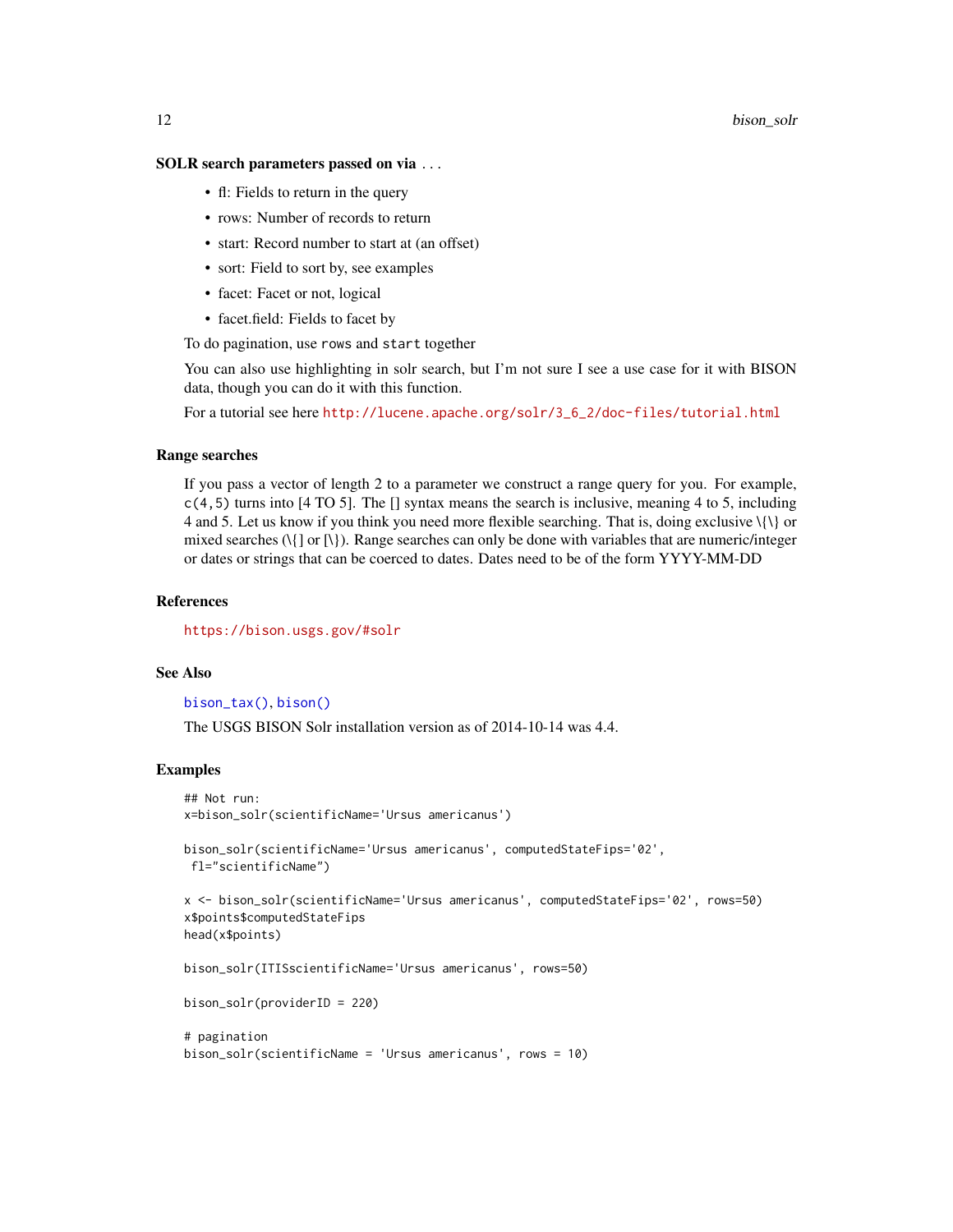#### bison\_solr 13

```
bison_solr(scientificName = 'Ursus americanus', rows = 10, start = 10)
# combining parameters
x \le - bison_solr(eventDate = c('2008-01-01', '2010-12-31'),
  ITISscientificName="Helianthus annuus", rows = 100)
head(x$points)
sort(x$points$eventDate)
# range queries
## range search with providerID
bison_solr(providerID = c(220, 221))
## date range search
x \le -\text{ bison\_solr}(\text{eventDate} = c('2010-08-08', '2010-08-21'))sort(x$points$eventDate)
## TSN range search
x \le - bison_solr(TSNs = c(174773, 174775), rows = 100)
sort(x$points$TSN)
## can't do range searches with character strings (that are not dates)
# bison_solr(kingdom = c("Animalia", "Plantae"))
# more examples
bison\_solv(TSNs = 174773)bison_solr(occurrenceID = 576630651)
bison_solr(catalogNumber = 'OBS101299944')
bison_solr(ITIScommonName = "Canada goose")
bison_solr(kingdom = "Animalia")
bison_solr(kingdom = "Plantae")
# Mapping
out <- bison_solr(scientificName='Ursus americanus', rows=200)
bisonmap(out)
out <- bison_solr(scientificName='Helianthus annuus', rows=800)
bisonmap(out)
# Using additional solr fields
## Faceting
bison_solr(scientificName='Helianthus annuus', rows=0, facet='true',
 facet.field='computedStateFips')
## Highlighting
bison_solr(scientificName='Helianthus annuus', rows=10, hl='true',
hl.fl='scientificName')
## Use of hierarchy_homonym_string
bison_solr(hierarchy_homonym_string = '-202423-914154-914156-158852-')
## -- This is a bit unwieldy, but you can find this string in the output
## of a call, like this
x <- bison_solr(scientificName='Ursus americanus', rows=1)
string <- x$points$hierarchy_homonym_string
bison_solr(hierarchy_homonym_string = string)
```
# The pointPath parameter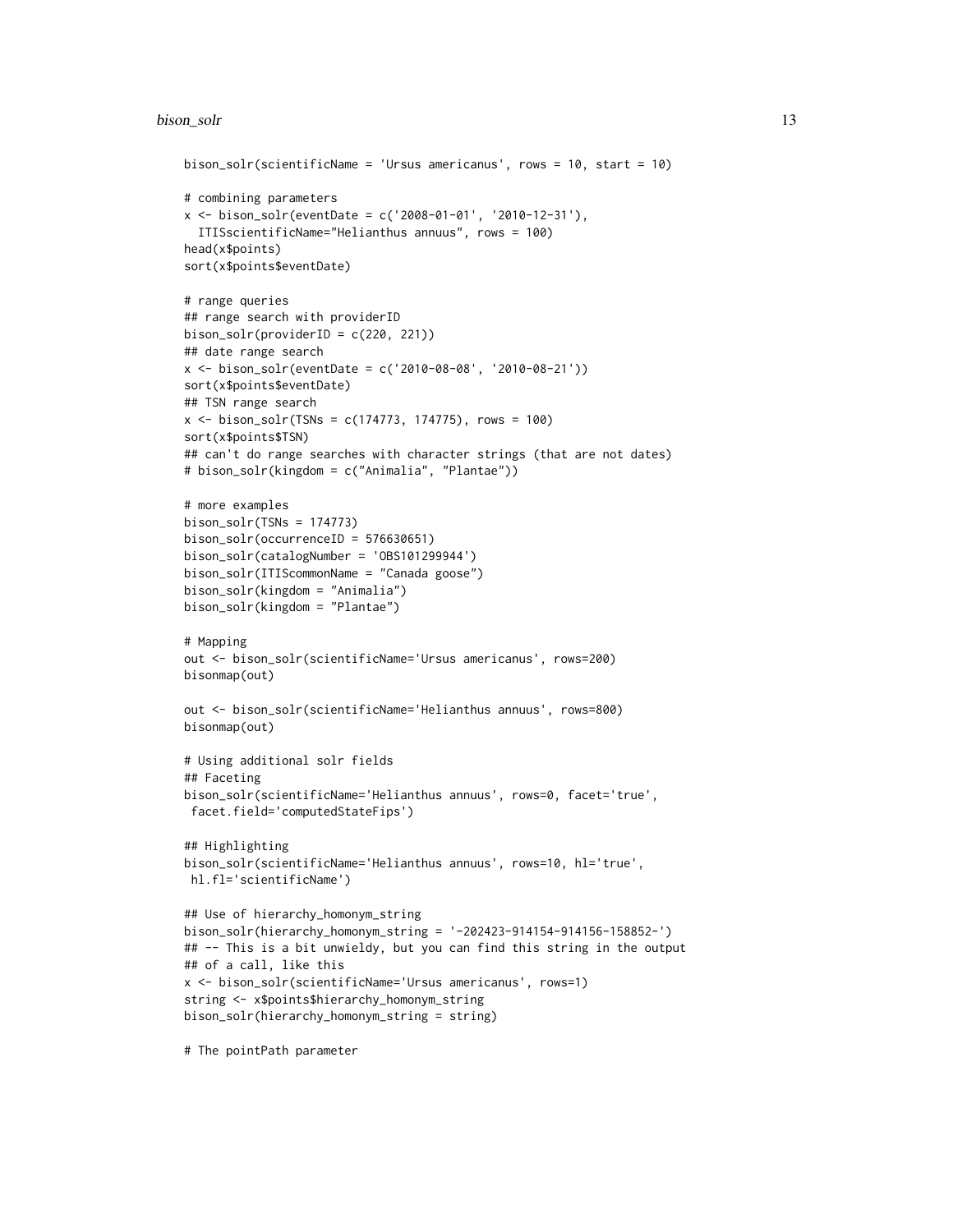```
bison\_solv(pointPath = '/-110.0, 45.0/specimen')# Curl options
bison_solr(scientificName='Ursus americanus', callopts=list(verbose = TRUE))
## End(Not run)
```
bison\_stats *Get statistics about BISON downloads.*

#### Description

Get statistics about BISON downloads.

#### Usage

```
bison_stats(what = "stats", \ldots)
```
#### Arguments

| what | (character) One of stats (default), search, downnload, or wms. See Details. |
|------|-----------------------------------------------------------------------------|
| .    | Further args passed on to crul:: HttpClient(). See examples in bison        |

#### Details

For the 'what' parameter:

- stats Retrieve all data provider accumulated statistics.
- search Retrieve data provider statistics for BISON searches.
- download Retrieve data provider statistics for data downloads from BISON.
- wms Retrieve data provider statistics for BISON OGC WMS tile requests.

#### Value

A list of data frame's with names of the list the different data sources

#### Examples

```
## Not run:
out <- bison_stats()
out <- bison_stats(what='wms')
out$Arctos
out$Harvard_University_Herbaria
out$ZooKeys
```
## End(Not run)

<span id="page-13-0"></span>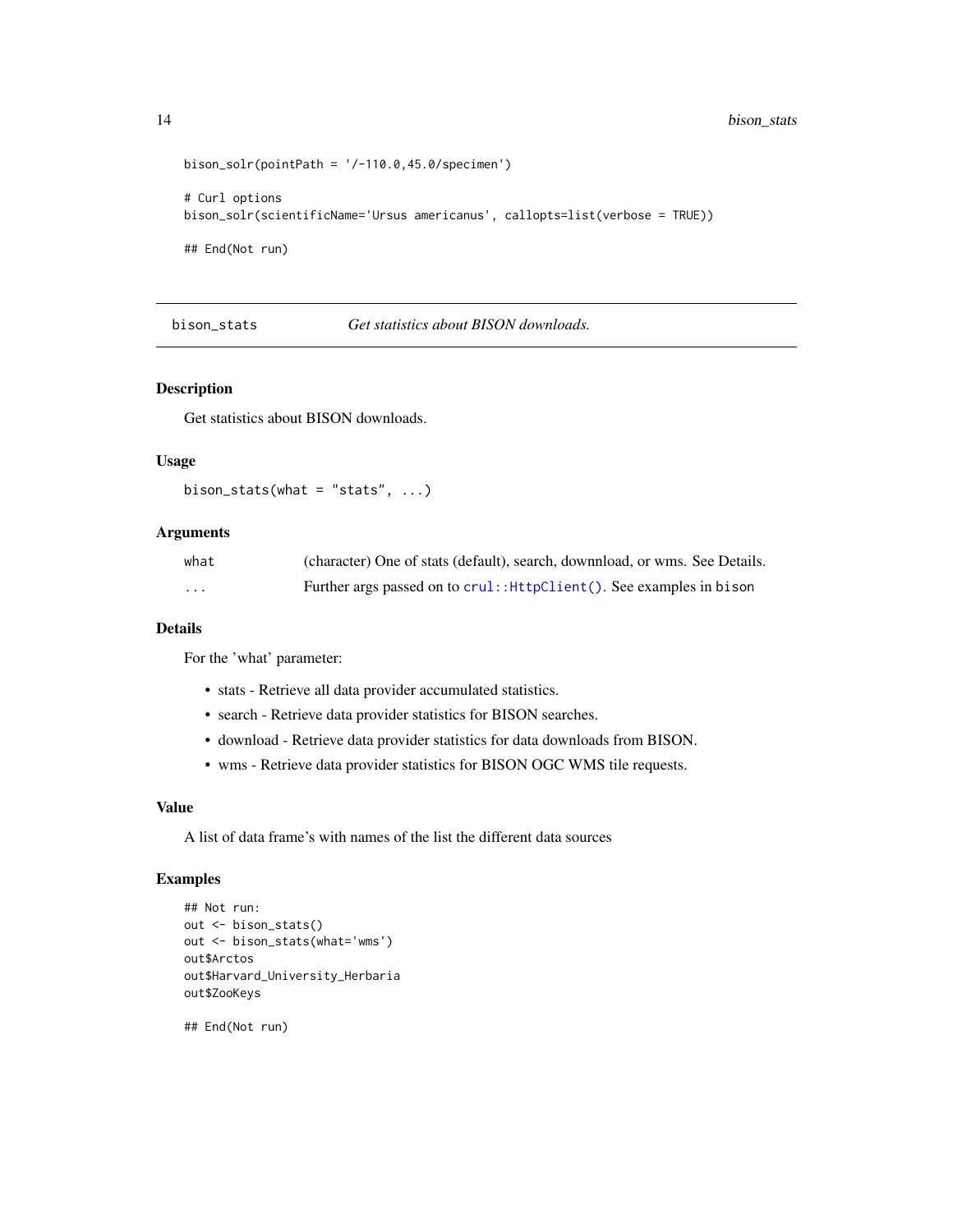<span id="page-14-1"></span><span id="page-14-0"></span>bison\_tax *Search for and collect taxonomic name data from the USGS Bison API using solr*

# Description

See the SOLR documentation here <http://lucene.apache.org/solr/> for other parameters you can use.

The following two methods are possible, as far as I know you can only use one at a time:

- vernacularName The species specific common names that is searchable in a case insensitive way.
- scientificName The species scientific name that is associated with a common name that is searchable in a case insensitive way.

# Usage

```
bison_tax(
  query,
  method = "vernacularName",
  exact = FALSE,parsed = TRUE,
  callopts = list(),...
\mathcal{E}
```
# Arguments

| query    | Name to search for. Required.                                                                                                                                                                                   |
|----------|-----------------------------------------------------------------------------------------------------------------------------------------------------------------------------------------------------------------|
| method   | The field to query by. See description below for details.                                                                                                                                                       |
| exact    | Exact matching or not. See examples. Defaults to FALSE.                                                                                                                                                         |
| parsed   | If TRUE (default) creates data.frame of names data output. Otherwise, a list.                                                                                                                                   |
| callopts | Further args passed on to crul: : HttpClient () for HTTP debugging/inspecting.<br>In bison, bison_providers, and bison_stats,  is used instead of callopts,<br>but is used here to pass additional Solr params. |
| $\cdots$ | Further solr arguments passed in to the query. See examples below.                                                                                                                                              |

## Value

A list.

# See Also

[bison\\_solr\(\)](#page-8-1), [bison\(\)](#page-2-1)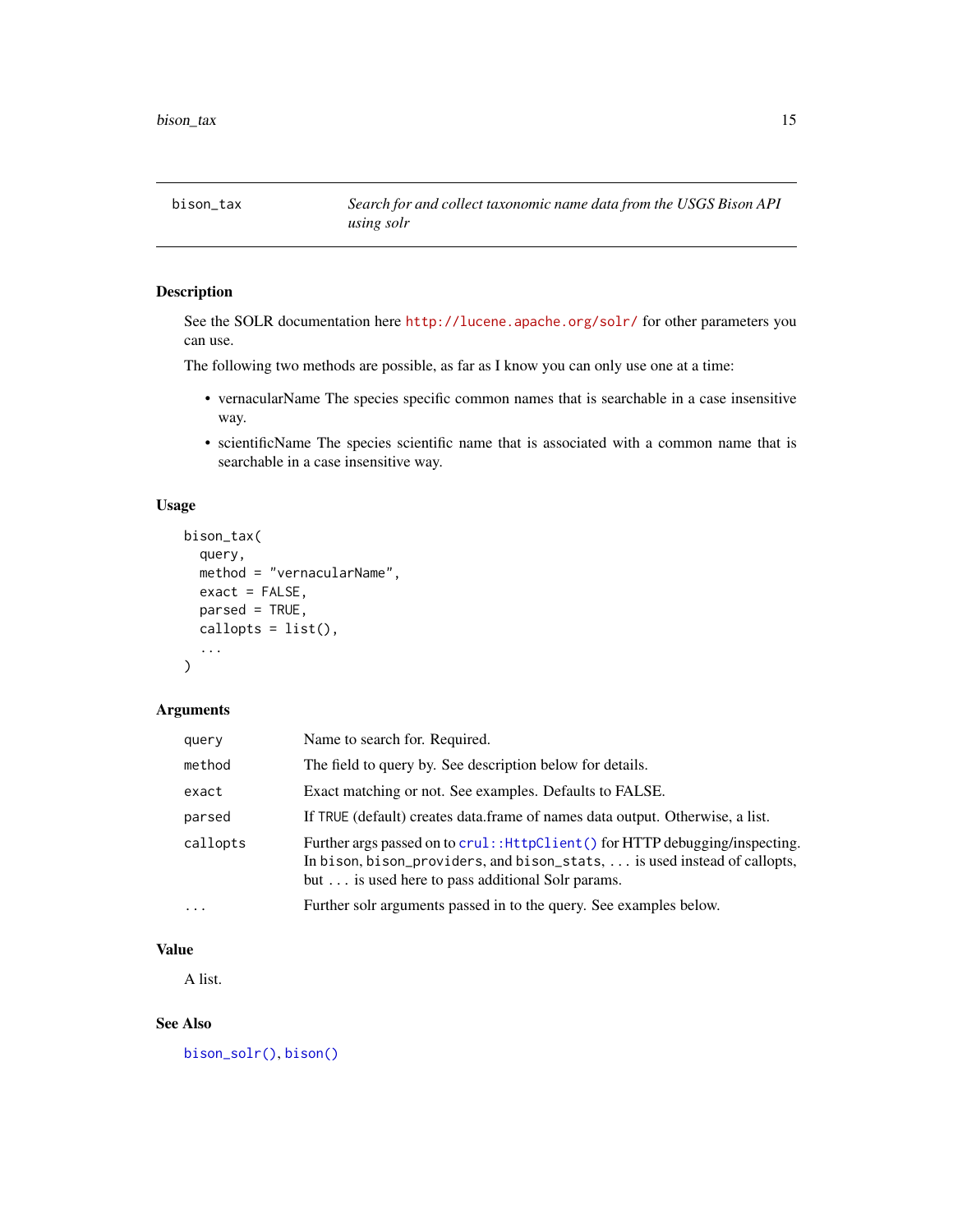#### Examples

```
## Not run:
# All taxa
bison_tax("*:*")
# Some example calls
bison_tax(query="*bear")
bison_tax(query="Helianthus", method="scientificName")
# Exact argument, here nothing found with latter call as '*bear'
# doesn't exist, which makes sense
bison_tax(query="*bear", exact=FALSE)
bison_tax(query="*bear", exact=TRUE)
# Using solr arguments (not all Solr arguments work)
## Return a certain number of rows
bison_tax(query="*bear", method="vernacularName", rows=3)
## Return certain fields
bison_tax(query="*bear", method="vernacularName", fl='vernacularName')
# Curl options
bison_tax(query='*dolphin', callopts=list(verbose = TRUE))
## End(Not run)
```
<span id="page-15-1"></span>fips *Fips codes for states and counties*

#### Description

See https://www.census.gov/geo/reference/codes/cou.html and https://www.census.gov/geo/reference/ansi\_statetables.html for more information on FIPS codes

## Format

A data frame with 3142 rows and 4 variables:

state State name

county County name

fips\_state State FIPS code

fips\_county County FIPS code

<span id="page-15-0"></span>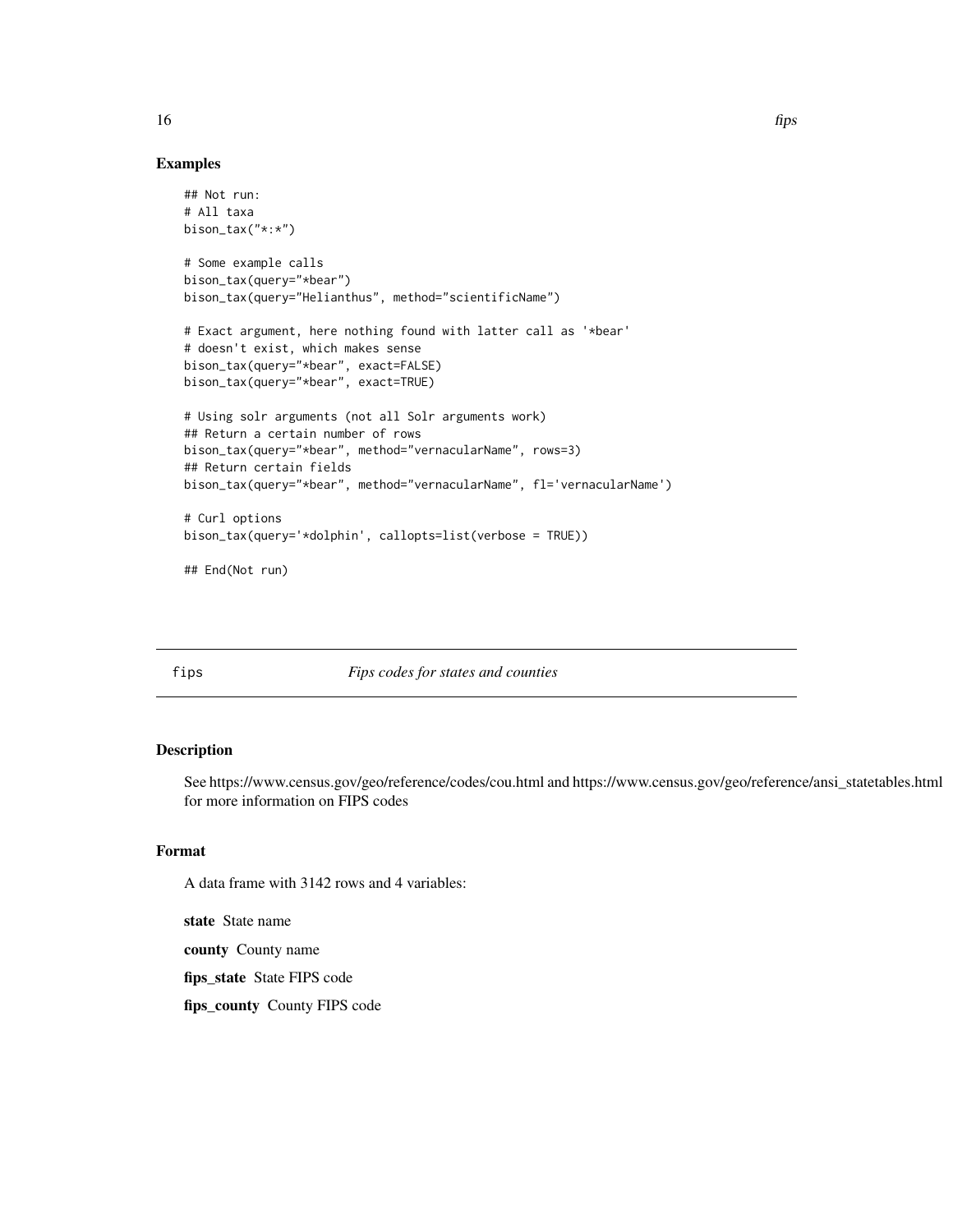<span id="page-16-0"></span>

# Description

Check if object is of class bison

# Usage

is.bison(x)

# Arguments

x input

| is.bison_solr | Check if object is of class bison_solr |
|---------------|----------------------------------------|
|---------------|----------------------------------------|

# Description

Check if object is of class bison\_solr

# Usage

is.bison\_solr(x)

# Arguments

x input